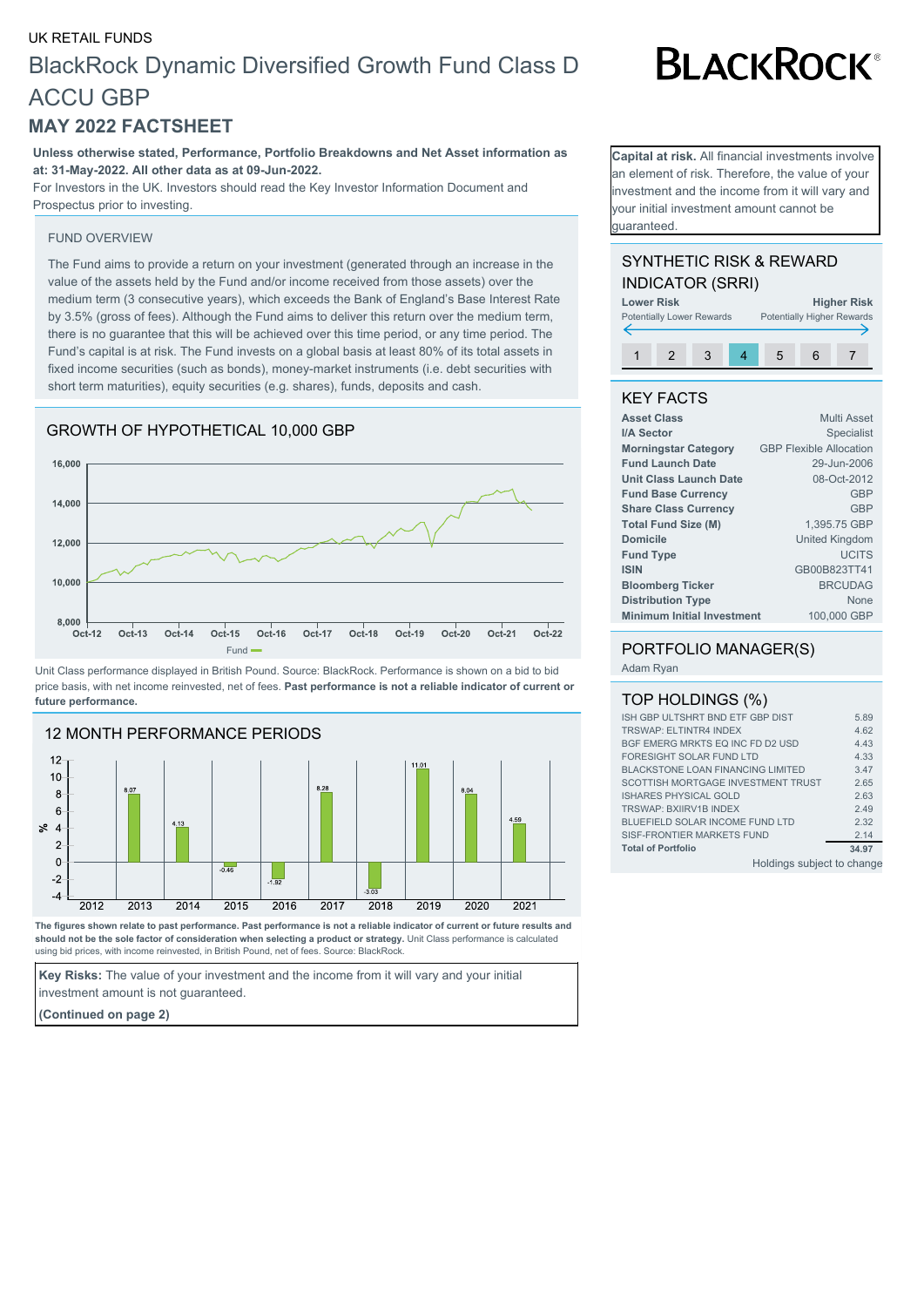**Key Risks Continued:** The Fund utilises derivatives as part of its investment strategy. Compared to a fund which only invests in traditional instruments such as stocks and bonds, derivatives are potentially subject to a higher level of risk and volatility

| PORTFOLIO CHARACTERISTICS<br><b>Modified Duration</b>                                                               | 1.89                                      |
|---------------------------------------------------------------------------------------------------------------------|-------------------------------------------|
| FEES AND CHARGES<br><b>Max Initial Charge</b><br><b>Exit Fee</b><br><b>Ongoing Charge</b><br><b>Performance Fee</b> | $0.00\%$<br>$0.00\%$<br>0.63%<br>$0.00\%$ |

#### ASSET TYPE BREAKDOWN (%)



Due to the use of derivatives, reported asset allocation may not be fully reflective of the risk profile of the fund's market exposure. Allocations subject to change.

#### DEALING INFORMATION

**Settlement** Trade Date + 3 days **Dealing Frequency** Daily, forward pricing basis

#### **GLOSSARY**

"

**Ongoing Charge:** is a figure representing all annual charges and other payments taken from the fund.

**Quartile Rank:** categorises a fund into four equal bands based on their performance over a specified period within the relevant Morningstar's sector. The top or first quartile contains the top 25% of funds, through to the bottom or 4th quartile which contains the bottom 25% of funds.

0800 44 55 22 enquiry@ukclientservices.blackrock.com blackrock.co.uk

the Fund achieves above it's performance fee benchmark. Please refer to the Prospectus for further information.

**SRRI:** is a value based on the volatility of the fund, which gives an indication of the

**Performance Fee:** is charged on any returns that, subject to a High Water Mark,

overall risk and reward profile of the Fund.

#### **IMPORTANT INFORMATION:**

"This document is marketing material. BlackRock have not considered the suitability of this investment against your individual needs and risk tolerance. To ensure you understand whether our product is suitable, please read the Key Investor Information Document. Any decision to invest must be based solely on the information contained in the Company's Prospectus, Key Investor Information Document and the latest half-yearly report and unaudited accounts and/or annual report and audited accounts. Subscriptions in the Fund are valid only if made on the basis of the current Prospectus, the most recent financial reports and the Key Investor Information Document, which are available in registered jurisdictions and available in local language where registered can be found at ww.blackrock.com on the relevant product pages. Investors should understand all characteristics of the funds objective before investing. Prospectuses, Key Investor Information Documents and application forms may not be available to investors in certain jurisdictions where the Fund in question has not been authorised. BlackRock may terminate marketing at any time. For information on investor rights and how to raise complaints please go to https:// www.blackrock.com/corporate/compliance/investor-right available in in local language in registered jurisdictions. Investors should read the fund specific risks in the Key Investor Information Document and the Company's Prospectus. We strongly recommend you seek independent professional advice prior to investing. If, after reading this factsheet, you have any questions or would like any additional information please contact your financial adviser or speak to our Investor Services Team on 0800 445522.

Issued by BlackRock Investment Management (UK) Limited (authorised and regulated by the Financial Conduct Authority). Registered office: 12 Throgmorton Avenue, London, EC2N 2DL. Registered inEngland No. 2020394. Tel: 020 7743 3000. For your protection, telephone calls are usually recorded. BlackRock is a trading name of BlackRock Investment Management (UK)Limited. © 2022 BlackRock, Inc. All Rights reserved. BLACKROCK, BLACKROCK SOLUTIONS, iSHARES, SO WHAT DO I DO WITH MY MONEY, INVESTING FOR A NEWWORLD, and BUILT FOR THESE TIMES are registered and unregistered trademarks of BlackRock, Inc. or its subsidiaries in the United States and elsewhere. All other trademarks are those of their respective owners.